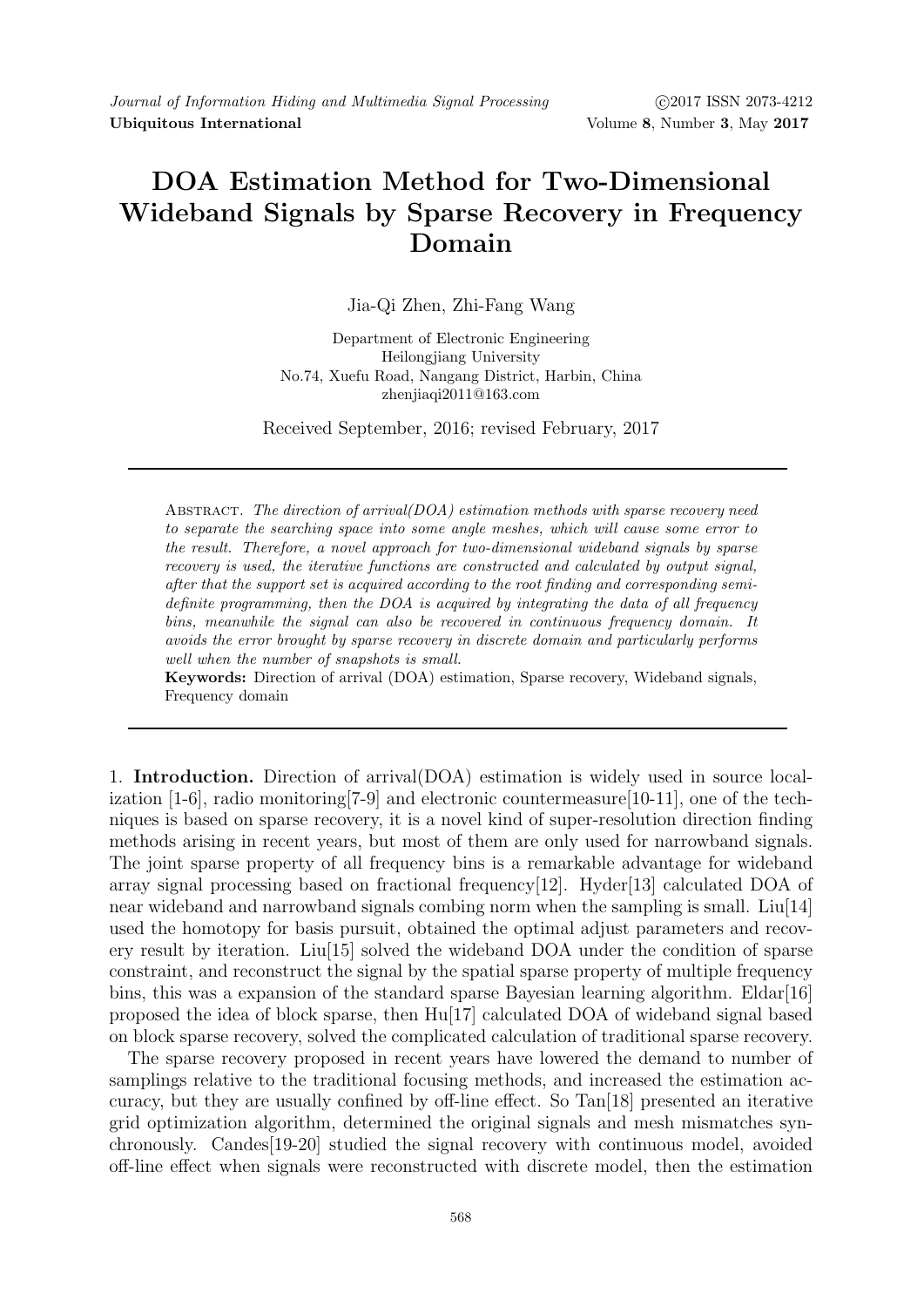had been improved to a large extent, but he did not tell us the detail process of wideband DOA estimation.

In this paper, a novel two-dimensional DOA estimation method is proposed, first, the wideband signals are separated into some non-overlapped frequency bins, the iterative functions are constructed and calculated by output signal, after that the support set is acquired according to the root finding and corresponding semidefinite programming, then the DOA is acquired by integrating the data of all frequency bins, meanwhile the signal can also be recovered in continuous frequency domain. This method avoids the error brought by sparse recovery in discrete domain, it particularly performs well when the number of snapshots is small.



Figure 1. Array signal model

2. Array signal model. It is seen from FIGURE 1, consider an arbitrary array with M sensors in X-Y plane, the phase reference of the array is defined as the origin, and the coordinate of the mth sensor is  $(x_m, y_m)$   $(m = 1, 2, \cdots M)$ . Assume that there are N farfield wideband signals arriving at the array, angles of arrival are  $(\phi_n, \theta_n)$   $(n = 1, 2, \cdots N)$ , where  $\phi_n$  and  $\theta_n$  are respectively defined as the azimuth and elevation, so output of M sensors can be written:

$$
\mathbf{y}(t) = [y_1(t), \cdots, y_m(t), \cdots, y_M(t)]^{\mathrm{T}} = [\sum_{n=1}^N s_n(t - \tau_{1n}), \cdots, \sum_{n=1}^N s_n(t - \tau_{mn}), \cdots, \sum_{n=1}^N s_n(t - \tau_{Mn})]^{\mathrm{T}} + [b_1(t), \cdots, b_m(t), \cdots, b_M(t)]^{\mathrm{T}} \tag{1}
$$

where  $\tau_{mn} = \frac{x_m cos \phi_n cos \theta_n + y_m sin \phi_n cos \theta_n}{c}$  $\frac{f_{m} \sin \varphi_{n} \cos \theta_{n}}{c}$  is the propagation delay for the *n*th signal arriving at the mth sensor with respect to the reference of the array,  $y_m(t)$  is the output of the mth sensor,  $b_m(t)$  is the corresponding additive Gaussian white noise, c is the propagating speed of the signal.

Suppose number of the subband is  $K$ , the array output can be written as

$$
\mathbf{Y}(f_k) = \mathbf{A}(f_k)\mathbf{S}(f_k) + \mathbf{B}(f_k) \ (k = 1, 2, \cdots K)
$$
\n(2)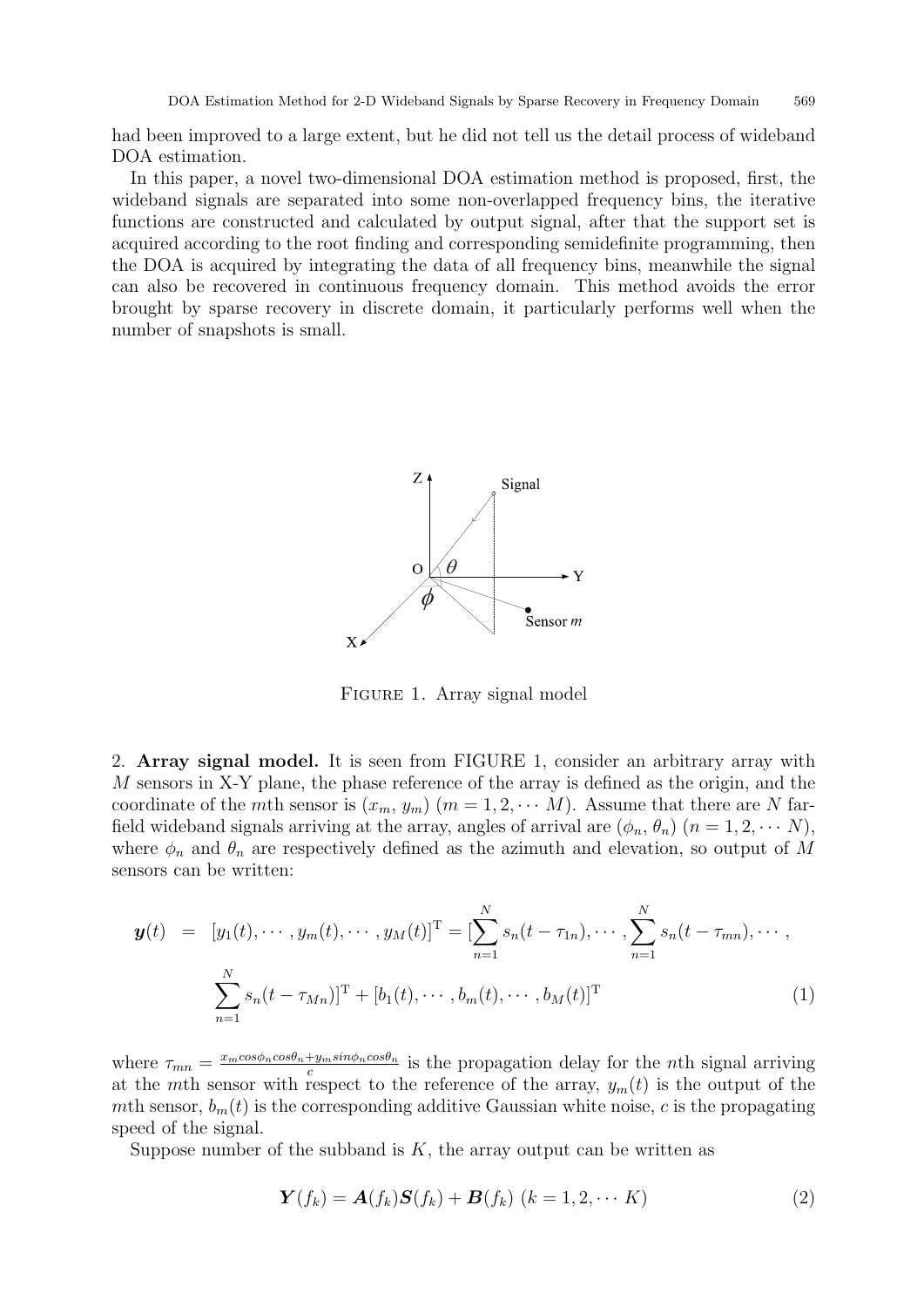the steering vector matrix at frequency  $f_k$  is

$$
\mathbf{A}(f_k) = [\mathbf{a}(f_k, \phi_1, \theta_1), \mathbf{a}(f_k, \phi_n, \theta_n), \mathbf{a}(f_k, \phi_N, \theta_N)]
$$
\n
$$
= \begin{bmatrix}\ne^{-j2\pi f_k \tau_{11}} \cdots e^{-j2\pi f_k \tau_{1n}} \cdots e^{-j2\pi f_k \tau_{1N}} \\
\vdots \\
e^{-j2\pi f_k \tau_{m1}} \cdots e^{-j2\pi f_k \tau_{mn}} \cdots e^{-j2\pi f_k \tau_{mN}} \\
\vdots \\
e^{-j2\pi f_k \tau_{M1}} \cdots e^{-j2\pi f_k \tau_{Mn}} \cdots e^{-j2\pi f_k \tau_{MN}}\n\end{bmatrix}
$$
\n(3)

here,  $\mathbf{a}(f_k, \phi_n, \theta_n)$  is the direction vector of wideband signal coming from  $(\phi_n, \theta_n)(n =$  $1, 2, \cdots N$ ) at frequency  $f_k$ , suppose  $S(f_k)$  is composed by several spikes[21-22], define

$$
\varphi_n(f_k) = \frac{f_k}{c} [1 - (cos\phi_n cos\theta_n + sin\phi_n cos\theta_n)] \tag{4}
$$

so  $S(f_k)$  can be expressed as the sparse form below:

$$
\mathbf{S}_{k}(f_{k}) = \begin{bmatrix} S_{1}(f_{k}) \\ \vdots \\ S_{n}(f_{k}) \\ \vdots \\ S_{N}(f_{k}) \end{bmatrix} = \begin{bmatrix} v_{1}^{2}(f_{k})\delta_{\varphi_{1}(f_{k})} \\ \vdots \\ v_{n}^{2}(f_{k})\delta_{\varphi_{n}(f_{k})} \\ \vdots \\ v_{N}^{2}(f_{k})\delta_{\varphi_{N}(f_{k})} \end{bmatrix}
$$
(5)

and  $\delta_{\varphi_n(f_k)}$  is a dirac measure located at  $\varphi_n(f_k)$ , define  $\varphi_1(f_k), \cdots \varphi_N(f_k)$  as the sparse support set of the signals,  $v_n^2(f_k)$  is defined as its power.

## 3. Principle of the method.

3.1. Infinite samples. Suppose the received data  $\mathbf{Y}(f_k)$  is infinite, it is expressed by (2), given a measure  $S(\varphi)$ , the Fourier coefficients can be expressed as

$$
q(m) = \int_0^1 \exp(-j2\pi m\varphi) S(\varphi) d\varphi \quad (m = 1, 2, \cdots M)
$$
 (6)

combine  $(5)$  and  $(6)$ , we have

$$
q(m, f_k) = \sum_{n=1}^{N} exp(-j2\pi m \varphi_n(f_k)) v_n^2(f_k) \ (m = 1, 2, \cdots M)
$$
 (7)

thus, equation(7) can simply be expressed as

 $\mathbb{R}^n$ 

$$
\mathbf{Q}(f_k) = \mathbf{F}(f_k) \mathbf{S}(f_k) \tag{8}
$$

where

$$
\mathbf{Q}(f_k) = [q(1, f_k), q(2, f_k), \cdots q(M, f_k)]^{\mathrm{T}}
$$
\n(9)

and

$$
\boldsymbol{F}(f_k) = \begin{bmatrix} exp(-j2\pi\varphi_1(f_k) \cdots exp(-j2\pi\varphi_N(f_k)) \\ exp(-j2\pi \times 2\varphi_1(f_k) \cdots exp(-j2\pi \times 2\varphi_N(f_k)) \\ \vdots \\ exp(-j2\pi M\varphi_1(f_k) \cdots exp(-j2\pi M\varphi_N(f_k)) \end{bmatrix}
$$
(10)

in order to reconstruct initial wideband signal, it is possible to solve the following question

$$
\min_{\mathbf{S}(f_k)} \sum_{k=1}^K \|\mathbf{S}(f_k)\|_{\text{TV}}, \text{ s.t.} \mathbf{Q}(f_k) = \mathbf{F}(f_k)\mathbf{S}(f_k), (k = 1, 2, \cdots K)
$$
\n(11)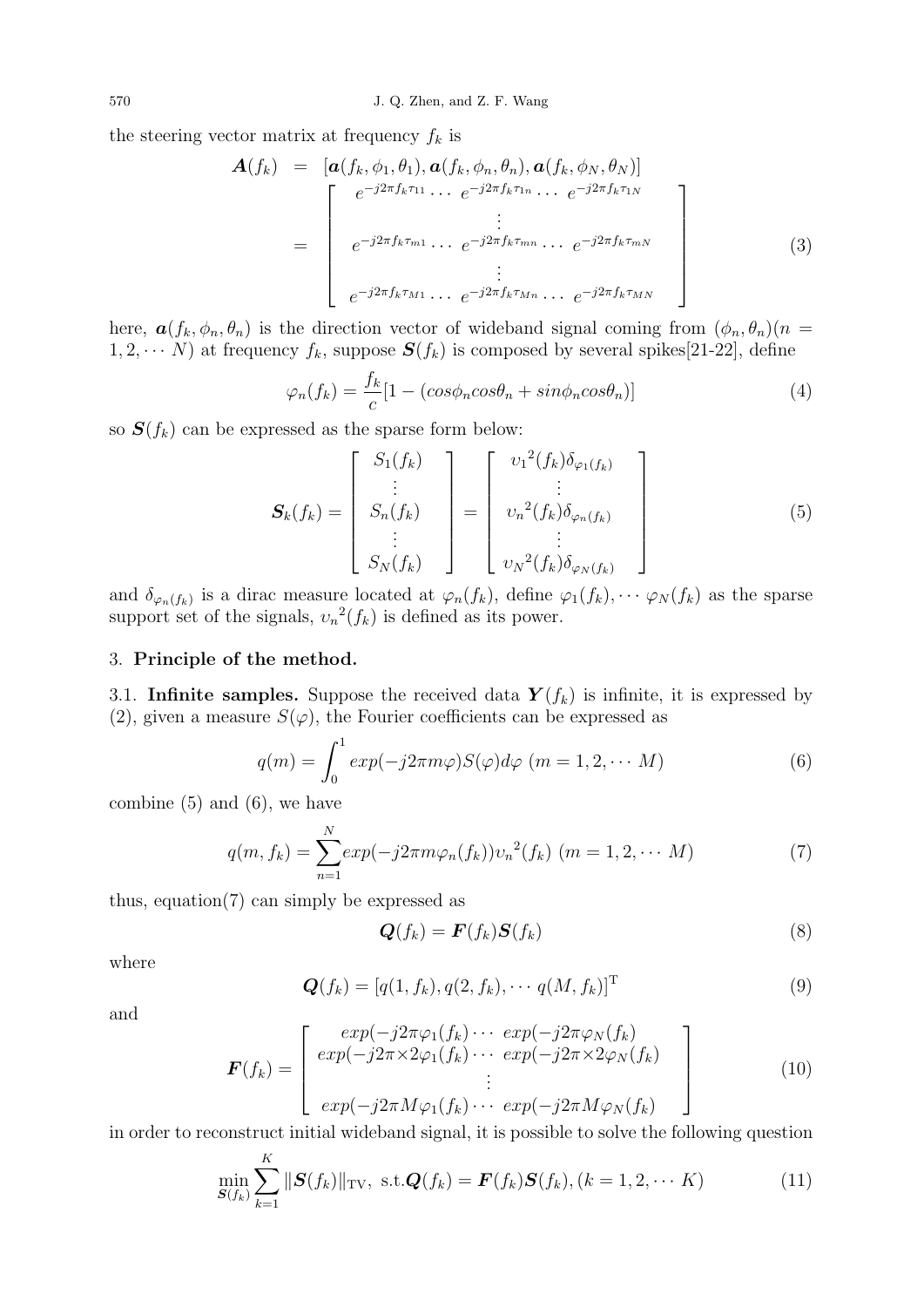where  $||\mathbf{S}(f_k)||_{TV} = \sum_{n=1}^{N} S_n(f_k) = \sum_{n=1}^{N} v_n^2(f_k)$ , it is the total-variation norm of a measure, then we can recover the signal  $S(f_k)$  if the distance between  $\varphi_\alpha(f_k)$  and  $\varphi_\beta(f_k)$ is wider than  $2/f_k$  for  $1 \leq \alpha, \beta \leq N, \alpha \neq \beta; k = 1, 2, \cdots K[19];$ 

3.2. Finite samples. In fact, the received data  $\mathbf{Y}(f_k)$  is not always infinite, thus  $\mathbf{Y}(f_k)$ is composed of finite samples, assume that the number of snapshots at every frequency is  $KP$ , equation(2) needs to be modified as

$$
\overline{\mathbf{Y}}(f_k) = \mathbf{A}(f_k)\overline{\mathbf{S}}(f_k) + \overline{\mathbf{B}}(f_k), (k = 1, 2, \cdots K)
$$
\n(12)

where

$$
\overline{\boldsymbol{Y}}(f_k) = [\boldsymbol{Y}(f_k, 1), \cdots, \boldsymbol{Y}(f_k, kp), \cdots, \boldsymbol{Y}(f_k, KP)] \tag{13}
$$

here  $\mathbf{Y}(f_k, kp)$  is the kpth sampling vector of the received data at  $f_k$ ,  $\overline{\mathbf{S}}(f_k)$  and  $\overline{\mathbf{B}}(f_k)$ are respectively the finite signal and noise sampling vector. Remove the noise item from both sides of (12), we have

$$
\overline{\mathbf{Y}}(f_k) - \overline{\mathbf{B}}(f_k) = \mathbf{A}(f_k)\overline{\mathbf{S}}(f_k) = \mathbf{A}(f_k)\mathbf{S}(f_k) + \mathbf{D}(f_k)
$$
\n(14)

here  $\mathbf{D}(f_k)$  can be deemed as a perturbing term, it reflects the error between infinite and finite received data. Combining (14), we can deduce the Fourier coefficients of finite samples

$$
q(m, f_k) = exp(-j2\pi m \frac{f_k}{c}) (\overline{Y}_m(f_k) - \overline{B}_m(f_k))
$$
  
\n
$$
= exp(-j2\pi m \frac{f_k}{c}) (\sum_{n=1}^N exp(j2\pi m \frac{f_k}{c} (cos\phi_n cos\theta_n + sin\phi_n cos\theta_n) v_n^2(f_k) +
$$
  
\n
$$
D(m, f_k)))
$$
  
\n
$$
= \sum_{n=1}^N exp(-j2\pi m \frac{f_k}{c} (1 - (cos\phi_n cos\theta_n + sin\phi_n cos\theta_n))) v_n^2(f_k) +
$$
  
\n
$$
exp(-j2\pi m \frac{f_k}{c}) D(m, f_k)
$$
  
\n
$$
= exp(-j2\pi m \varphi_n(f_k)) v_n^2(f_k) + \omega(m, f_k)
$$
  
\n
$$
= exp(-j2\pi m \varphi_n(f_k)) v_n^2(f_k) + \omega(m, f_k)
$$
 (15)

where  $\boldsymbol{\omega}(m, f_k) = exp(-j2\pi m \frac{f_k}{c}) \boldsymbol{D}(m, f_k)$ , so (15) needs to be modified as

$$
\mathbf{Q}(f_k) = \mathbf{F}(f_k)\mathbf{S}(f_k) + \boldsymbol{\omega}(f_k)
$$
\n(16)

where  $\boldsymbol{\omega}(f_k) = [\boldsymbol{\omega}(1, f_k), \cdots, \boldsymbol{\omega}(1, f_k)]^{\mathrm{T}}$ , similarly, initial signal can be recovered with the data of all frequency bins by the following problem

$$
\min_{\mathbf{S}(f_k)} \sum_{k=1}^{K} \|\mathbf{S}(f_k)\|_{\text{TV}}, \text{ s.t.} \sum_{k=1}^{K} \|\mathbf{Q}(f_k) - \mathbf{F}(f_k)\mathbf{S}(f_k)\|_{2} \le \sum_{k=1}^{K} |\varsigma(f_k)| \tag{17}
$$

the problem (17) above is a multiple convex program, they are complex to be calculated directly, we can solve the following dual problem of (17) to simplify them[20]

$$
\max_{\phi(f_k), \mathbf{Z}} \sum_{k=1}^{K} (\text{Re}[\mathbf{Q}^*(f_k)\phi(f_k)] - \varsigma(f_k) \|\phi(f_k)\|_2) \text{ s.t.}
$$
\n
$$
\left[\begin{array}{c} \mathbf{Z} \ \phi(f_k) \\ \phi^*(f_k) \ 1 \end{array}\right] \succ 0, k = 1, 2, \cdots, K,
$$
\n
$$
\sum_{k=1}^{K} \|\mathbf{F}^*(f_k)\phi(f_k)\|_{L_{\infty}} \leq K
$$
\n(18)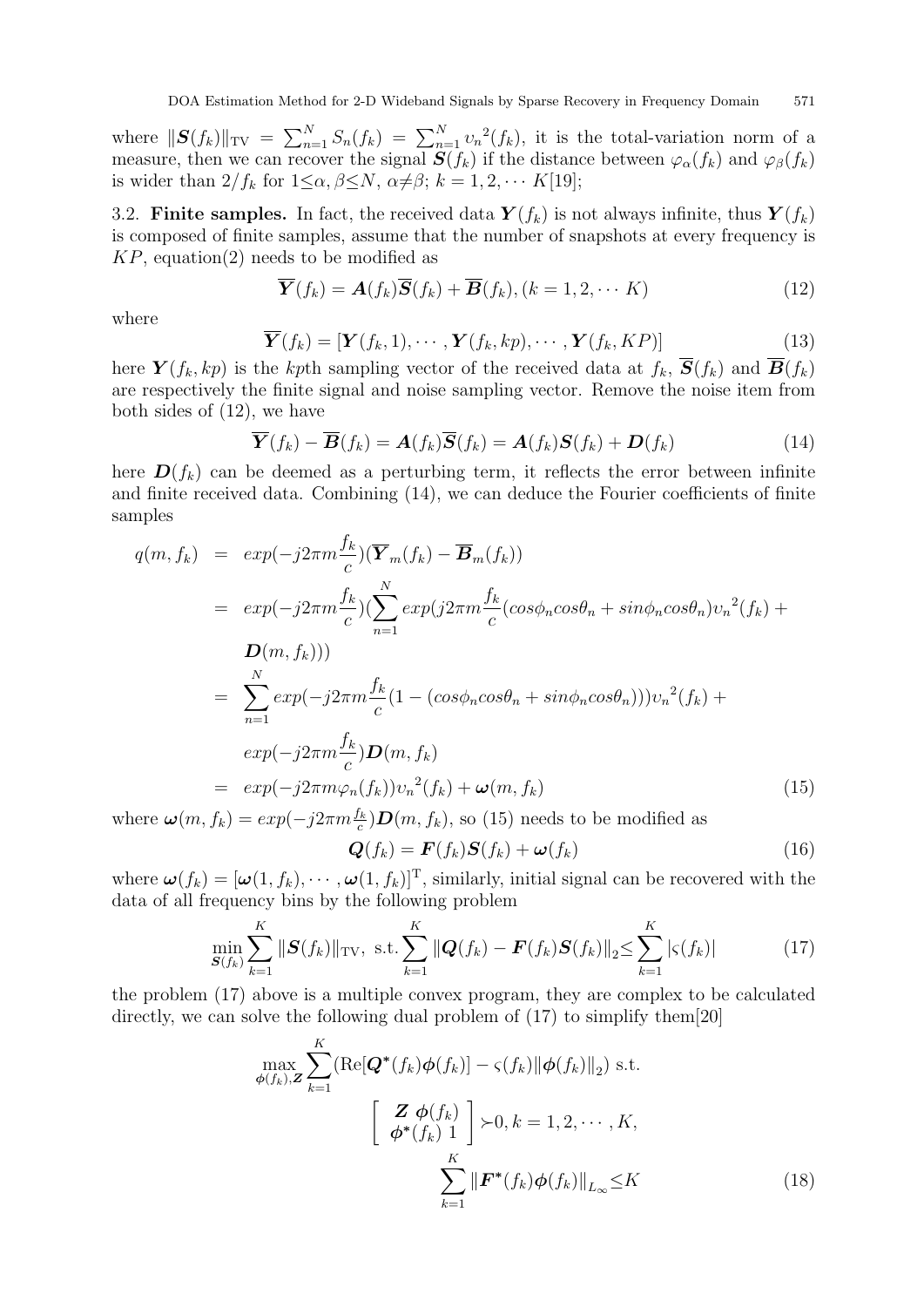where

$$
\sum_{\alpha=1}^{M-\beta} \mathbf{Z}_{\alpha,\alpha+\beta} = \begin{cases} 1, & \beta = 0 \\ 0, & \beta = 1,2,\cdots,M-1 \end{cases}
$$
(19)

 $\mathbf{Z} \in \mathbb{C}^{M \times M}$  is a Hermitian matrix, and  $\boldsymbol{\phi}(f_k)$  is the corresponding Lagrangian multiplier matrix for  $\mathbf{Q}(f_k) = \mathbf{F}(f_k)\mathbf{S}(f_k) + \boldsymbol{\omega}(f_k)$ , it can be acquired via semidefinite program [23-24], which can be solved by SeDuMi<sup>[25]</sup> and CVX<sup>[26]</sup>.

We can use the lemma below to indicate the relation between the solution of (17) and (18):

$$
(\hat{\boldsymbol{F}}^* \hat{\boldsymbol{\phi}})(f_k) = \text{sign}(\|\hat{\boldsymbol{S}}(f_k)\|_{\text{TV}}), k = 1, 2, \cdots, K
$$
\n(20)

where  $\|\hat{\mathbf{S}}(f_k)\|_{TV}\neq0$ ,  $\hat{\mathbf{F}}(f_k),\hat{\boldsymbol{\phi}}(f_k)$  and  $\hat{\mathbf{S}}(f_k)$  are respectively the estimated vector of  $\mathbf{F}(f_k), \boldsymbol{\phi}(f_k)$  and  $\mathbf{S}(f_k)$ .

Proof: Combining the Cauchy Schwarz inequality, there is

$$
\|\hat{\mathbf{S}}(f_k)\|_{\text{TV}} = \sum_{n=1}^{N} S_n(f_k) = \text{Re} < \mathbf{Q}^*(f_k), \hat{\phi}(f_k) > -\varsigma(f_k) \|\hat{\phi}(f_k)\|_2
$$
\n
$$
= < \hat{\mathbf{F}}(f_k)\hat{\mathbf{S}}(f_k), \hat{\phi}(f_k) > + < \hat{\mathbf{Q}}(f_k) - \hat{\mathbf{F}}(f_k)\hat{\mathbf{S}}(f_k), \hat{\phi}(f_k) > -\varsigma(f_k) \|\hat{\phi}(f_k)\|_2
$$
\n
$$
\le < \hat{\mathbf{S}}(f_k), \mathbf{F}^*(f_k)\hat{\phi}(f_k) > \tag{21}
$$

By Holders equality and  $\|\hat{\pmb{F}}^{*}(f_k)\hat{\phi}(f_k)\|_{L_{\infty}}\leq 1$  , we have  $\|\hat{\pmb{S}}(f_k)\|_{\text{TV}}\geq <\hat{\pmb{S}}(f_k),\hat{\pmb{F}}^{*}(f_k)\hat{\phi}(f_k)>$ , then  $\|\hat{\mathbf{S}}(f_k)\|_{\text{TV}} = \langle \hat{\mathbf{S}}(f_k), \hat{\mathbf{F}}^*(f_k)\hat{\boldsymbol{\phi}}(f_k)\rangle$ , which holds (20).

As  $\|\hat{S}(f_k)\|_{TV}\neq0$ , take absolute value of both sides of (20), we have

$$
|\hat{F}^*(f_k)\hat{\phi}(f_k)| = 1
$$
\n(22)

it can be seen from (22), if the information of  $\mathbf{F}^*(f_k)\phi(f_k)$  corresponds to the signal, it has modulus equal to one, otherwise, we have[19]

$$
|\boldsymbol{F}^*(f_k)\boldsymbol{\phi}(f_k)| < 1\tag{23}
$$

so using the data of all the frequency bins, we have

$$
\sum_{k=1}^{K} |\hat{F}^*(f_k)\hat{\phi}(f_k)| = K
$$
\n(24)

then combining (4) and (10), we can estimate the DOA, meanwhile, the signal vector in continuous frequency domain can be recovered by (5) if we do not consider their powers.

As the proposed two-dimensional sparse recovery method is accomplished in continuous frequency domain, it can be called TSRF method for short.

4. Simulations. Here, we present some simulations with matlab below, consider several wideband chirp signals impinging on a plane array with 8 omnidirectional sensors, the center frequency of the signals is 4GHz, the coordinates are randomly given as  $(0,0)$ ,  $(-1,0)$ 0.16,0.12), (-0.049, 0.086), (-0.22,0.055), (-0.079,-0.032), (0.065, 0.13), (0.08,0.24), (0.037,- 0.044), unit is meter. two-sided correlation transformation(TCT) method  $|27|$ , sparse recovery methods in discrete domain (SRD) and in frequency domain (TSRF) are respectively used for the simulations,  $\varsigma(f_k)(k=1,2,\cdots,K)$  in TSRF method is taken as 1. The meshes of SRD are separated to  $(\phi, \theta)$ , the area of them are both  $(0\degree \sim 90\degree)$ , step size of SRD and searching step size of TCT are both  $0.4^{\circ}$ , homotopy approach[29] is used for basis pursuit in SRD, 200 Monte-Carlo simulations have run for each condition.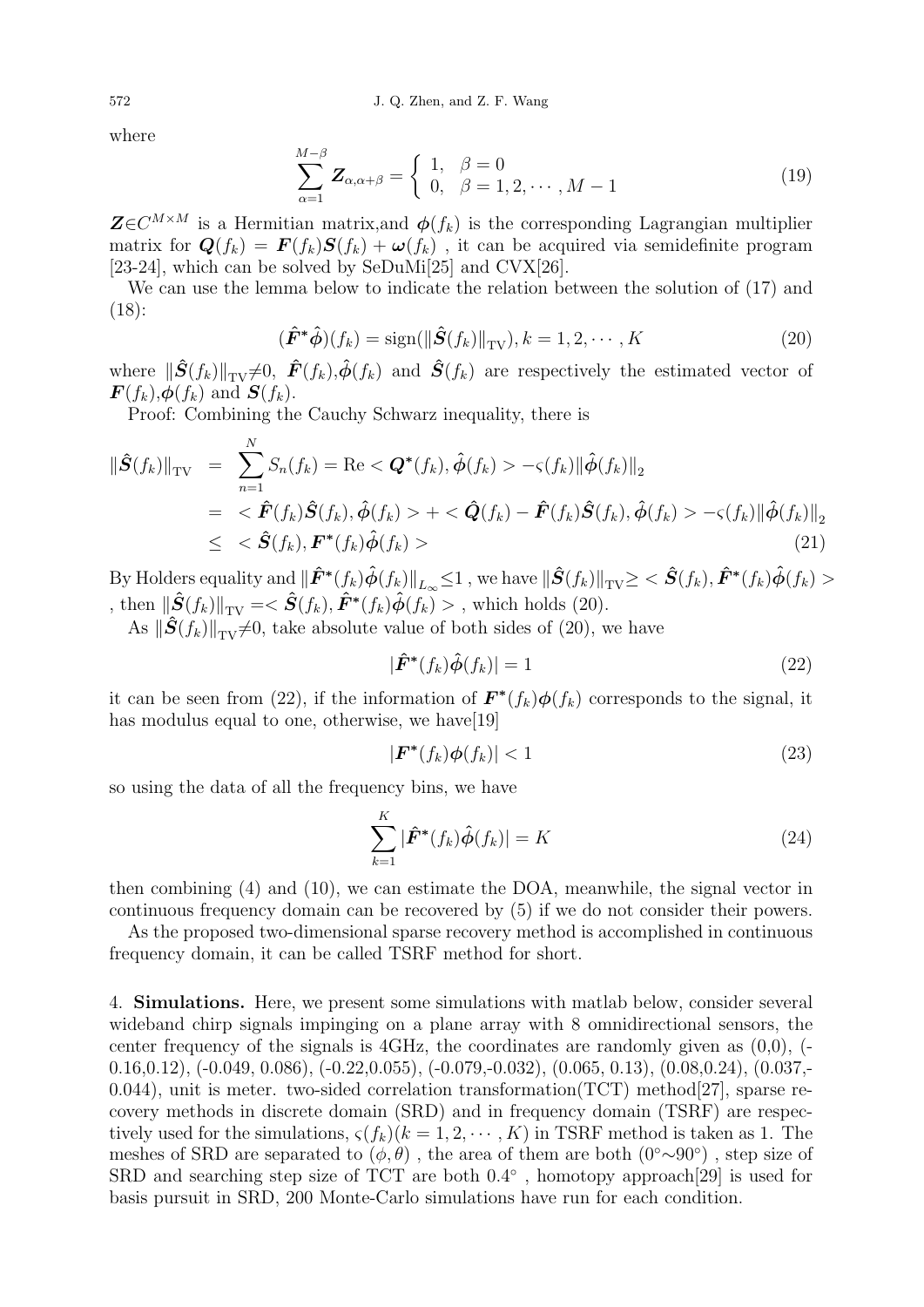4.1. Normalization Spectrum. Suppose three far-field wideband signals are respectively arriving at the array with same power from  $(35.5^{\circ}, 63.5^{\circ}), (48.5^{\circ}, 50.5^{\circ}), (60.5^{\circ}, 40^{\circ}),$ SNR is 1dB, number of sampling at each frequency is 25, the width of the band is 25% of the center frequency, normalization spectrums are shown in FIGURE 2, 3 and 4. We



Figure 2. Normalization spectrum of TCT



Figure 3. Normalization spectrum of SRD



Figure 4. Normalization spectrum of TSRF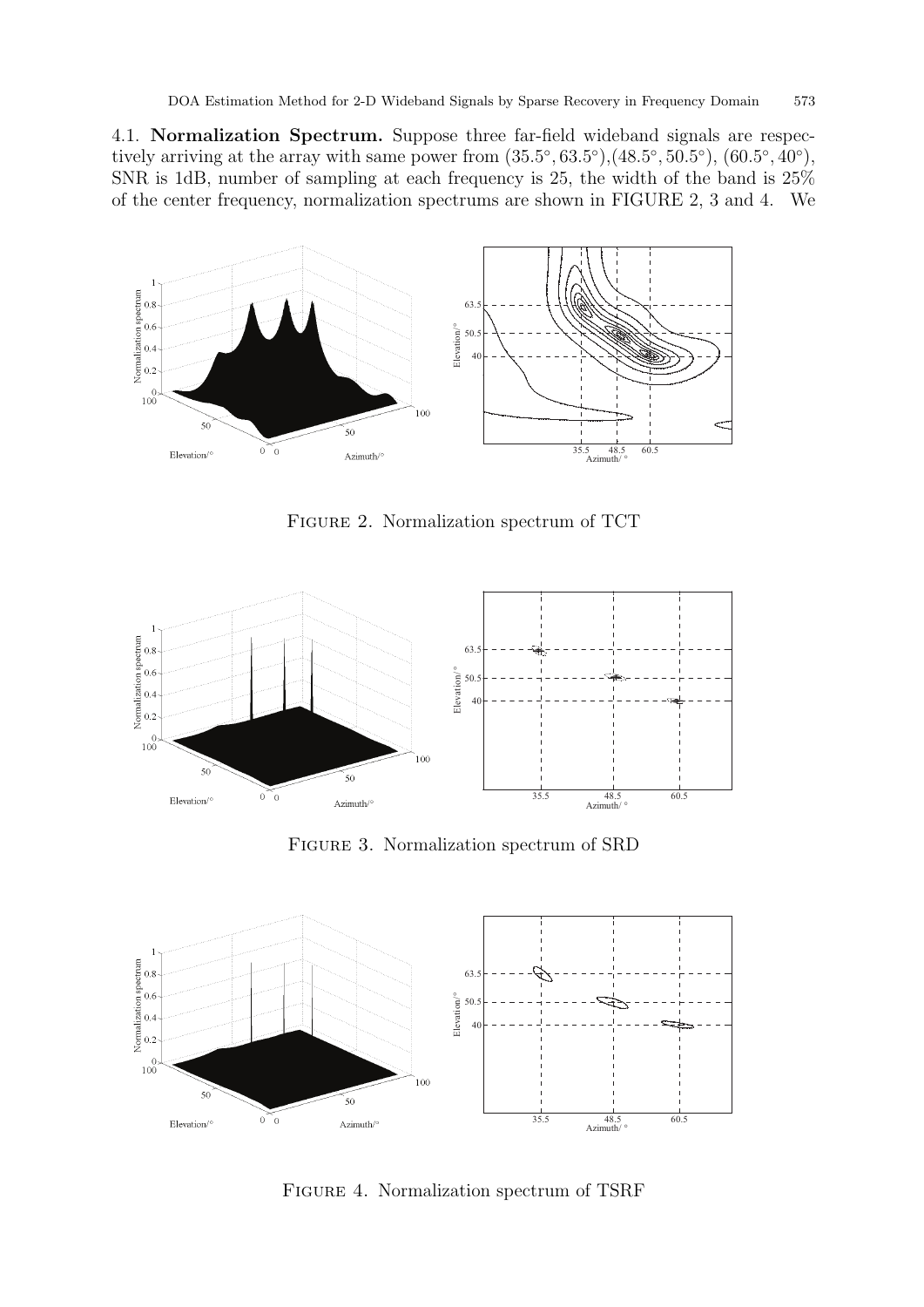can see from FIGURE 2∼4, the normalization spectrum of TSRF is sharper than that of SRD and TCT. Due to the off-line effect, there is certain error for SRD, and we can not avoid it even if we use a more careful division.

4.2. Estimation Error versus SNR. Assume that SNR varies from -10dB to 10dB, then the estimation error versus SNR is shown in FIGURE 5 when number of snapshots at each frequency is 20. It can be seen from FIGURE 5, TSRF method can estimate DOA



Figure 5. Estimation error versus SNR

more accurately than SRD and TCT, as the increase of SNR, they are all convergent at last.

4.3. Estimation Error versus Number of Snapshots. Assume that number of snapshots at each frequency varies from 3 to 30, the estimation error is shown in FIGURE 6 when SNR is 4dB. We can see from FIGURE 6, TSRF method can estimate DOA



Figure 6. Estimation error versus snapshots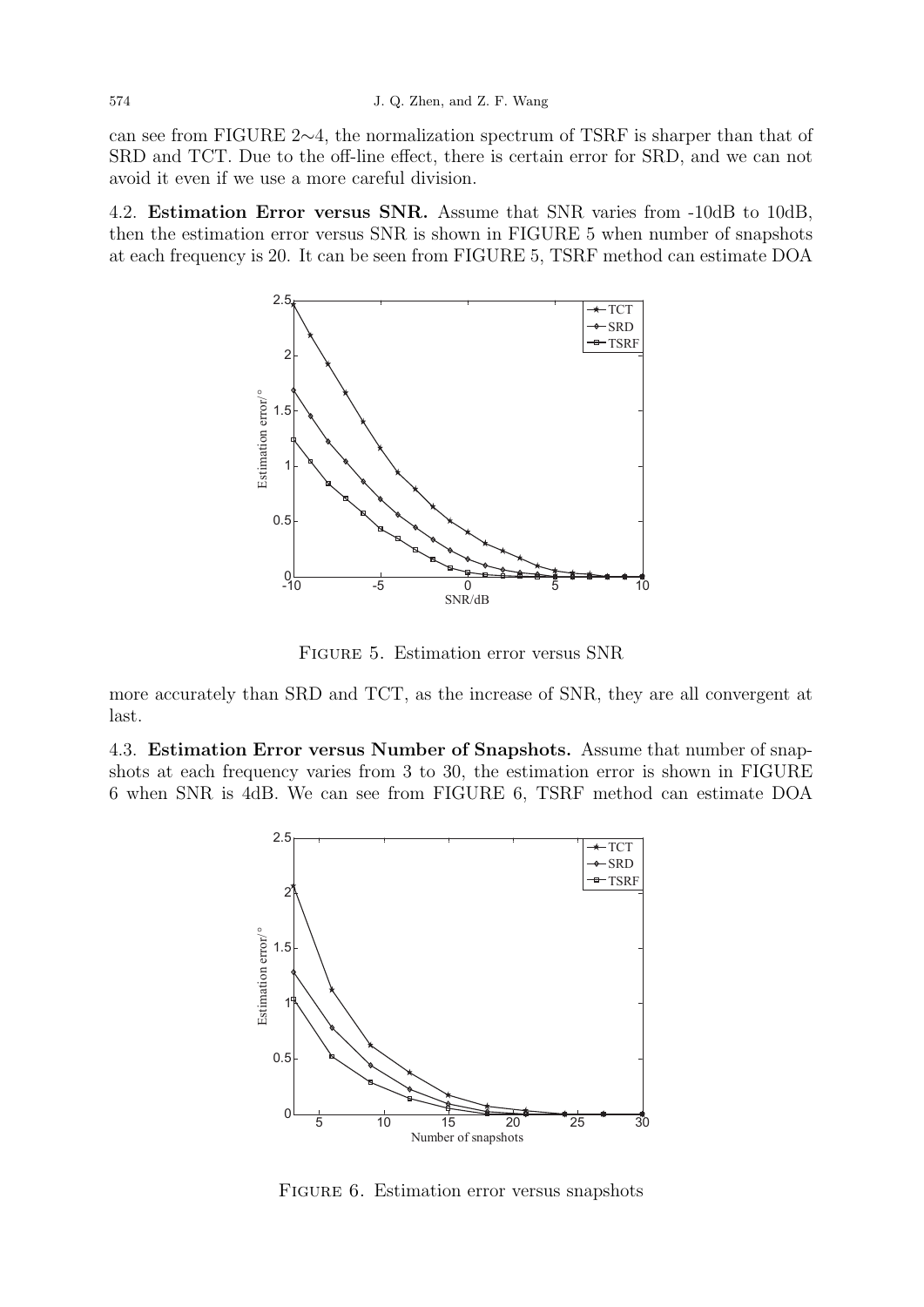more accurately than SRD and TCT, as the increase of number of snapshots, they are all convergent at last.

4.4. Resolution. Assume that two far-field wideband signals arrive at the array with same power from  $(45^{\circ}, 59^{\circ})$ , $(48^{\circ}, 56^{\circ})$ , SNR is 5dB, the normalization spectrum are given in FIGURE 7, 8 and 9. We can see from FIGURE 7∼9, when the two signals are near,



FIGURE 7. Normalization spectrum of TCT for two near signals



FIGURE 8. Normalization spectrum of SRD for two near signals



FIGURE 9. Normalization spectrum of TSRF for two near signals only TSRF can resolve them accurately, but TCT and SRD have failed.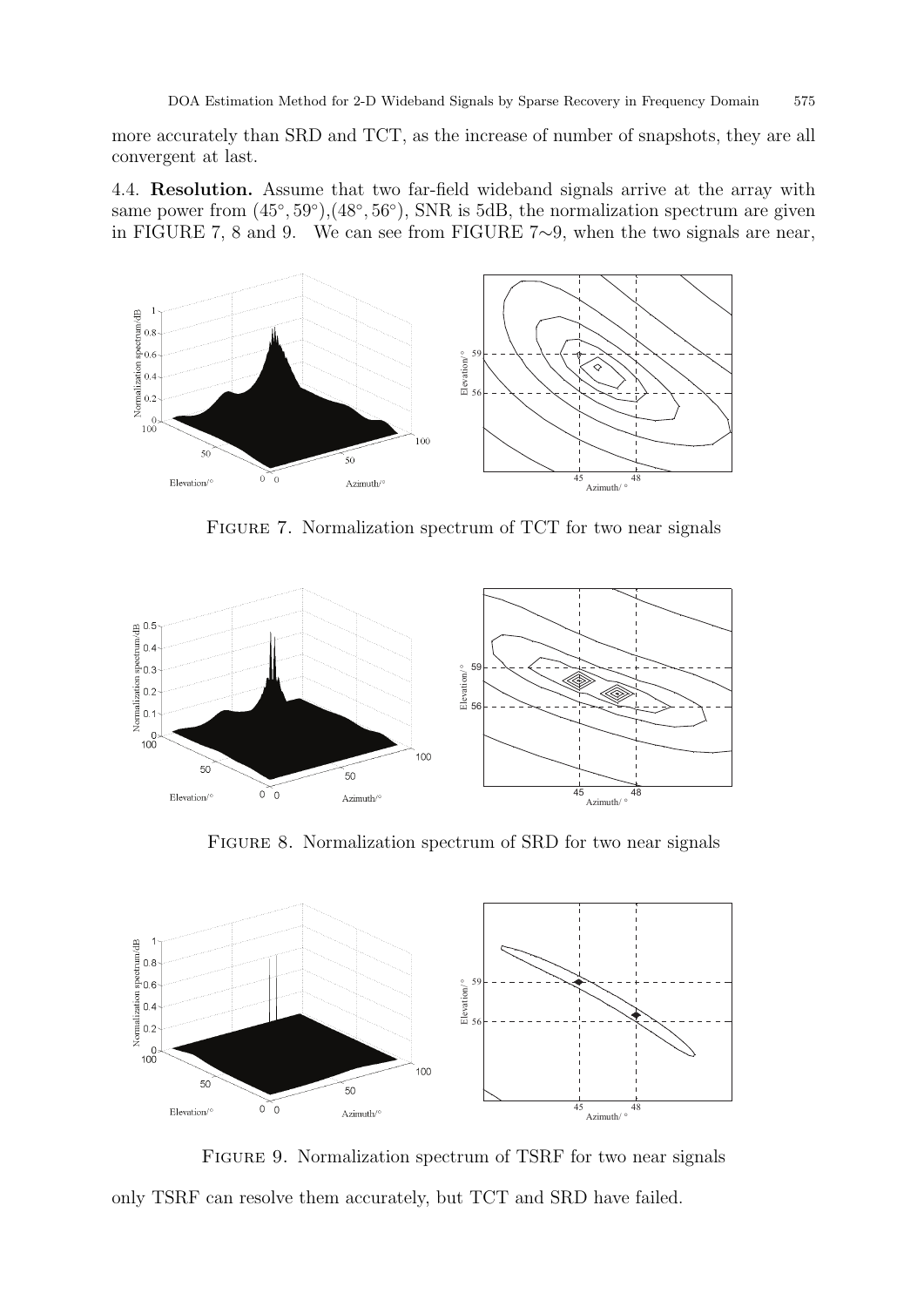4.5. Estimation Probability of Success versus Relative Bandwidth. Suppose SNR is 5dB, the relative bandwidth ranges from 0 to 50% , if the estimation error is less than 0.4, it is thought to be successful, estimation probability of success versus relative bandwidth is shown in FIGURE 10. It is seen from FIGURE 10, when the relative



FIGURE 10. Estimation probability of success versus relative bandwidth

bandwidth is less then and equal to 30%, all the methods can estimate DOA successfully, but the performance is deteriorating as the relative bandwidth increases, in contrast, TSRF is the better than SRD and TCT.

5. Conclusions. The DOA estimation method for two-dimensional wideband signals based on sparse recovery is proposed in continuous frequency domain in this paper, the iterative functions are constructed and calculated by output signal, after that the support set is acquired according to the root finding and corresponding semidefinite programming, then DOA is acquired by integrating all frequency bins, meanwhile the signal can also be recovered in continuous frequency domain. This method avoids the error brought by sparse recovery in discrete domain, it particularly performs well when the number of snapshots is small and SNR is low.

Acknowledgment. This work is supported by the national natural science fund of China (61501176) and University Nursing Program for Young Scholars with Creative Talents in Heilongjiang Province, (UNPYSCT-2016017).

## **REFERENCES**

- [1] A. Hassani, A. Bertrand, M. Moonen, Cooperative integrated noise reduction and node-specific direction-of-arrival estimation in a fully connected wireless acoustic sensor network, Signal Processing, vol. 107, pp. 68–81, 2013.
- [2] K. R. Rao, P. V. R. D. Rao, J. V. N. Ramesh, Development of RLS algorithm for Localization in Wireless Sensor Networks, Procedia Computer Science, vol. 65, pp. 58–64, 2015.
- [3] T. Panigrahi, G. Panda, B. Mulgrew, Distributed DOA estimation using clustering of sensor nodes and diffusion PSO algorithm, Swarm and Evolutionary Computation, vol. 9, pp. 47–57, 2013.
- [4] A. Griffin, A. Alexandridis, D. Pavlidi, Localizing multiple audio sources in a wireless acoustic sensor network, Signal Processing, vol. 107, pp. 54–67, 2015.